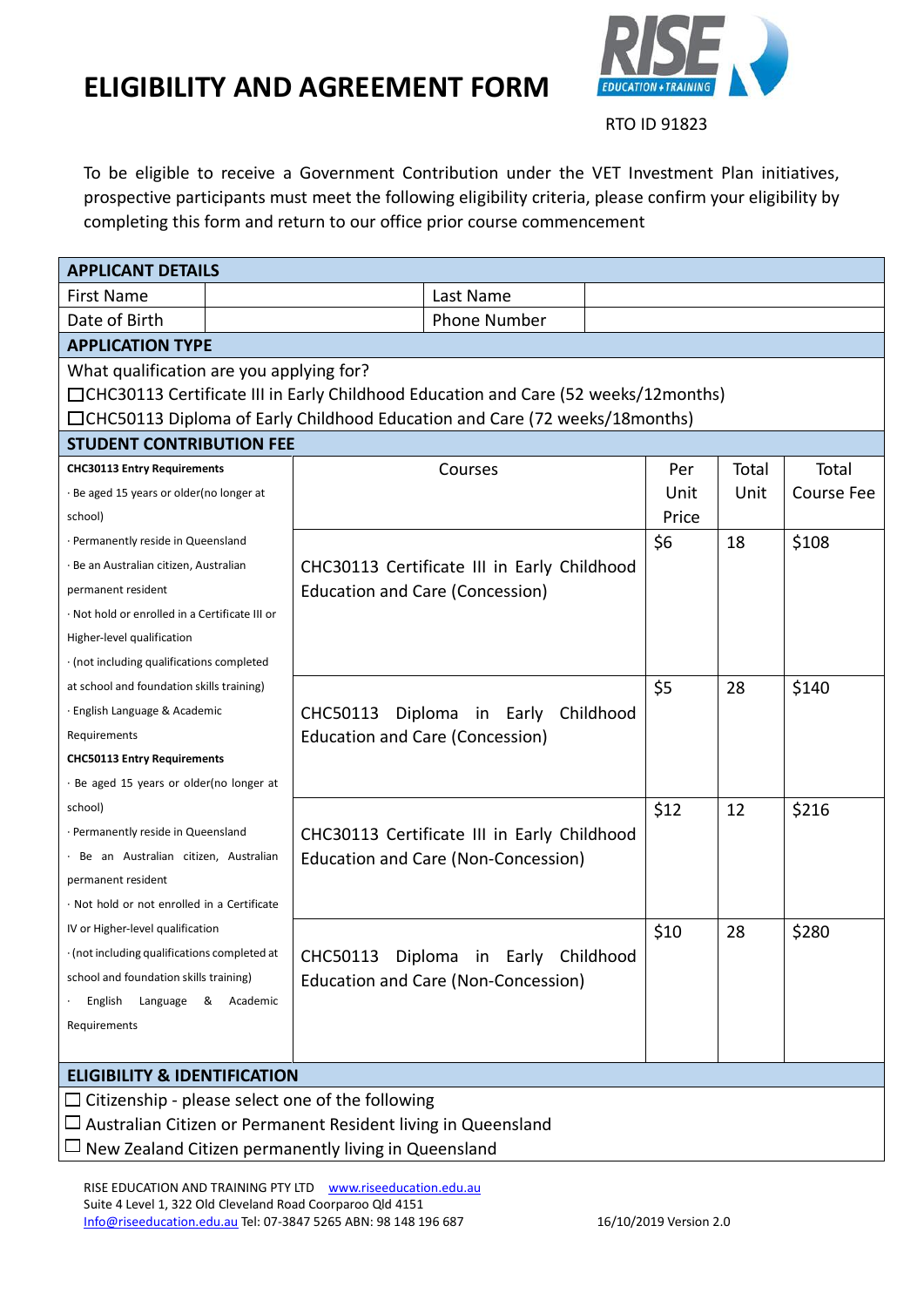

RISE EDUCATION AND TRAINING PTY LTD [www.riseeducation.edu.au](http://www.riseeducation.edu.au/)   $\Box$  Humanitarian Entrant Medicare Card Photo ID-please provide one of the following  $\Box$  Driver License  $\Box$  Passport  $\square$  Security License Queensland Residency-please provide one of the following  $\square$  Driver License with Queensland address  $\Box$  Rates Notice, Electricity, Phone or Utilities with Applicant's name and address Letter from Centrelink, Electoral Commission, or other Government department with Applicant's name and address Are you applying for a Concession rate? Please provide evidence  $\Box$  Health Care Card  $\square$  Pensioner Card/ Pension Card or other documentation verify holder is with disability  $\square$  Aboriginal or Torres Strait Islander self declaration **CERTIFICATE 3 GUARANTEE & HIGHER LEVEL SKILL CONCESSION FEE ELIGIBILITY REQUIREMENTS** Please tick the applicable boxes and provide a copy of relevant documentation I hold a health care concession card or pensioner concession card Card No. I hold an official form under Commonwealth Law confirming that I am entitled to concessions under a health care concession card or pensioners card Letter Ref No. **CERTIFICATE 3 GUARANTEE AND HIGHER LEVEL SKILLS STUDENT FACT SHEET** Student is required to read and understand Certificate 3 Guarantee and Higher Level Skills Student Fact Sheet prior to commencement of the course. This information can be asked from Rise office or visit Queensland Government Training website<https://training.qld.gov.au/> Certificate 3 Guarantee Program <https://training.qld.gov.au/site/providers/Documents/funded/certificate3/c3g-factsheet-student.pdf> Higher Level Skills Program <https://training.qld.gov.au/site/providers/Documents/funded/hls-student-factsheet.pdf> **REFUND POLICY** Student is eligible to apply for refund under Certificate 3 Guarantee and Higher Level Skills Program. The full details of refund policy. Please refer to our student handbook or visit our websit[e www.riseeducation.edu.au](http://www.riseeducation.edu.au/) **PRIVACY STATEMENT** The Queensland Government allocated funding for participants to undertake qualification under the VET Investment Plan Initiatives. Rise Education and Training has been approved to deliver training and assessment for qualification which eligible participants will be entitled to undertake under the Certificate 3 Guarantee Program or Higher Level Skills Program. The personal information you provide will be collected and used by Rise Education and Training for the purposes of: ⚫ Assessing your edibility for the Certificate 3 Guarantee Program or Higher Level Skills ⚫ If you are eligible to participate in the Certificate 3 Guarantee Program or Higher Level Skills, all aspects of enrolment, administration and delivery of the qualification and **EXED Advising your employer (if applicable) of your participation and attendance in training**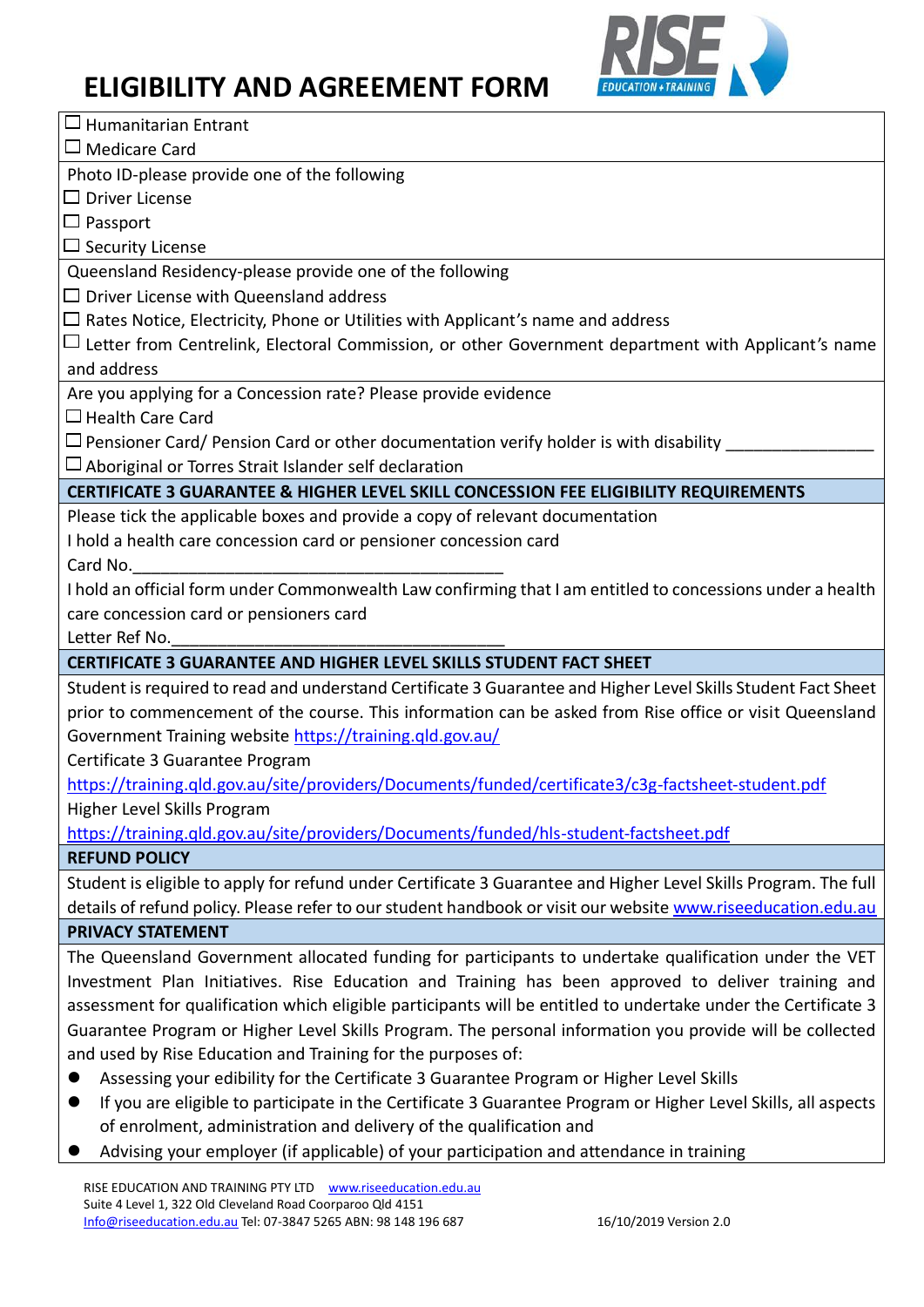

- ⚫ Rise Education and Training may also collect and disclose your personal information to the Queensland Government Department of Employment, Small Business and Training (DESBT) and other Australian Government agencies.
- ⚫ DESBT administers the Certificate 3 Guarantee and Higher Level Skills Program
- ⚫ Rise Education and Training may also disclose your personal information to another person, body or agency without your consent where authorized or required by law.

#### **TERMS AND CONDITIONS**

- Enrolment into this course will be assessed on the information you have provided on this form. You will be notified by Administration on the status of your application once your eligibility has been assessed.
- ⚫ I understand as part of this course I am required to undertake practical assessments within a regulated education and care service and I am required to work/volunteer a **minimum of 120 hours - Certificate III in Early Childhood Education and Care**, **and a minimum of 240 hours - Diploma of Early Education and Care**, *30 hours of this to be with babies and toddlers (birth to 24 months) in a*

#### *regulated education and care service*

#### **STUDENT DECLARATION**

The details I have provided in this form are true and correct.

I declare that:

- ❖ I hereby agreed to the conditions set out in the fees & refund policy
- $\dots$  I have read and understood and I will also be abide by the terms and conditions outlined in the
- $\checkmark$  Student Handbook  $\checkmark$  Fee & Refund Policy
- $\checkmark$  Course Flyer  $\checkmark$  Recognition or Prior Learning arrangement and Credit Transfer Policy
- $\checkmark$  Complaints and Appeals Policy
- ❖ I have been given the information to access to RISE's website [www.riseeducation.edu.au](http://www.riseeducation.edu.au/) to read and understood more details of course information, fee collection, policies and procedures and others.
- $\dots$  I have read and understood the privacy and personal information policy and consent to the disclosure of my personal information to relevant bodies outlined above.
- ❖ I fully aware the qualification that I have applied for
- ❖ <https://training.qld.gov.au/site/providers/Documents/funded/certificate3/c3g-factsheet-student.pdf> I have been provided by RISE Education and Training the website above to read, understood about Cert 3 Guarantee Program student fact sheet.
- ❖ <https://training.qld.gov.au/site/providers/Documents/funded/hls-student-factsheet.pdf> I have been provided by RISE Education and Training to read, understood about the Higher Level Skills student fact sheet.
- ❖ *I acknowledge that I will no longer be eligible for a subsidized training place under the Certificate 3 Guarantee Program once I completed a Certificate level III Qualification.*
- ❖ *I acknowledge that I will no longer be eligible for a subsidized training place under the Higher Skills Level Program once I complete my Diploma Qualification.*
- ❖ I understand that the information I have supplied on this form is, to the best of my knowledge and